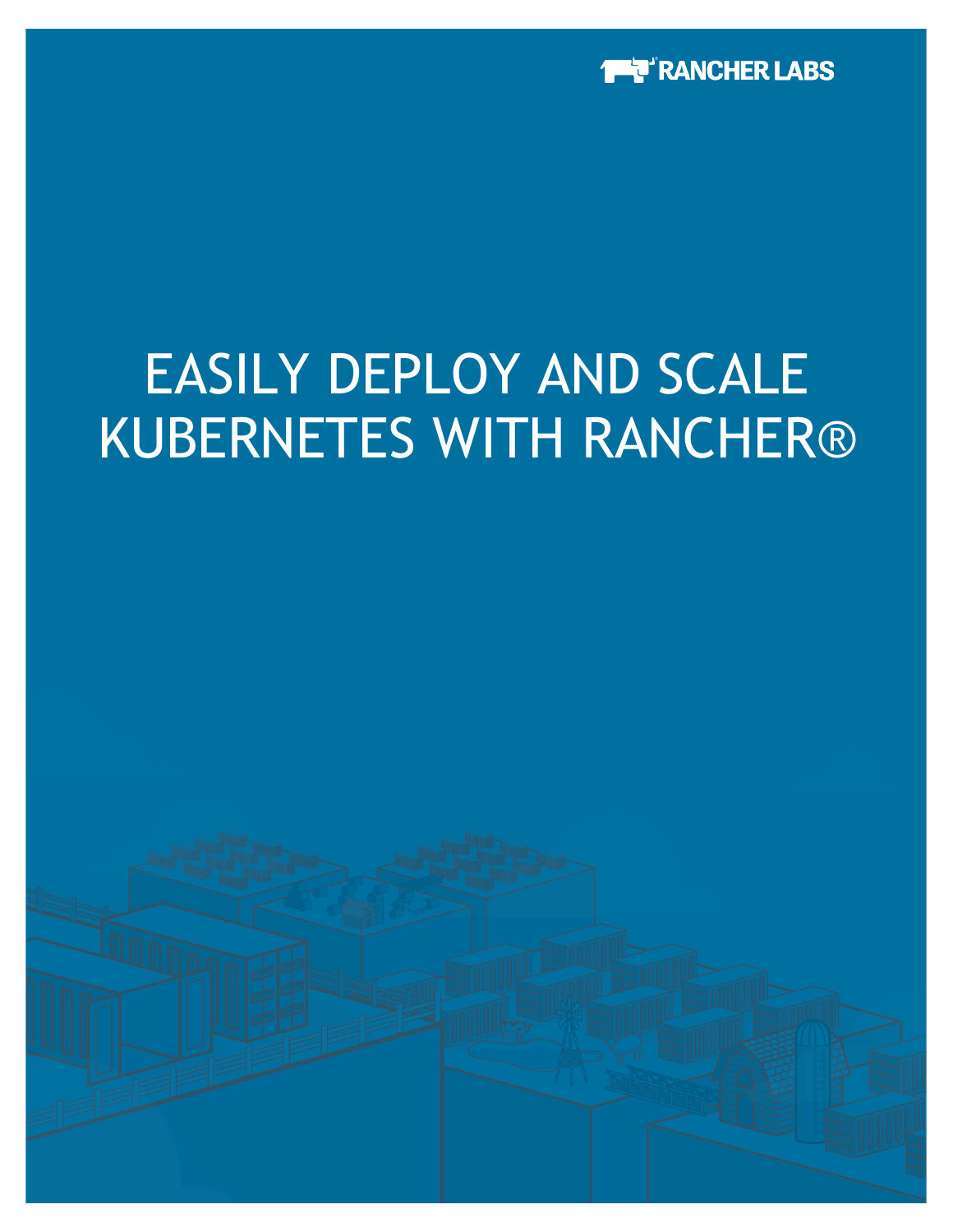## **WHY KUBERNETES?**

Kubernetes is an open-source container orchestrator for deploying and managing containerized applications. Building on 15 years of experience running production workloads at Google, the orchestrator provides advantages inherent to containers, while enabling users to build container-ready development environments which are customized to their needs.

In production, applications typically span multiple containers across multiple server hosts, which are networked together to form a cluster. Kubernetes provides the orchestration and management capabilities required to deploy containers for these distributed workloads. It enables users to build application services that span multiple containers and schedule those containers across a cluster, as well as manage the health of the containers.

Because these operational tasks are automated, DevOps team can now do many of the same things that other application platforms allow them to do, but using containers. Its distributed architecture is comprised of loosely coupled components combined with a rich set of APIs, making Kubernetes well suited for running different application architectures; from monolithic web applications to highly distributed microservices applications, and even batch driven applications.

# **CONFIGURING AND DEPLOYING KUBERNETES CAN BE HARD**

It's commonly believed that Kubernetes is the key to successfully operationalizing containers at scale. This may be true if you are running a single Kubernetes cluster in the cloud or have reasonably homogenous infrastructure. However, many organizations have a diverse

application portfolio and user requirements, and therefore have more expansive and diverse needs. In these situations, setting up and configuring Kubernetes, as well as automating infrastructure deployment, gives rise to several challenges:

- 1. Creating a custom Kubernetes environment that works
- 2. Automating the deployment of multiple Kubernetes clusters
- 3. Managing the health of Kubernetes clusters (e.g. recovering from etcd node problems)
- 4. Automating the upgrade of Kubernetes clusters
- 5. Deploying multiple clusters, on premises and across disparate cloud providers
- 6. Enterprise readiness, including 24x7 support
- 7. Customizing and repeatedly deploying multiple combinations of infrastructure services (e.g. storage, load balancer)
- 8. Deploying and managing upgrades for Kubernetes add-ons such as Dashboard, Helm and Heapster

# **RANCHER® MAKES KUBERNETES EASY**

Containers make software development easier by making code portable across development, test, and production environments. Once in production, many organizations look to Kubernetes to manage and scale their containerized applications and services. But setting up, customizing and running Kubernetes, as well as combining the orchestrator with a constantly changing set of technologies, can be challenging and require a steep learning curve.

Rancher® container management platform makes it easy for you to manage all aspects of running containers. You no longer need to develop the technical skills required to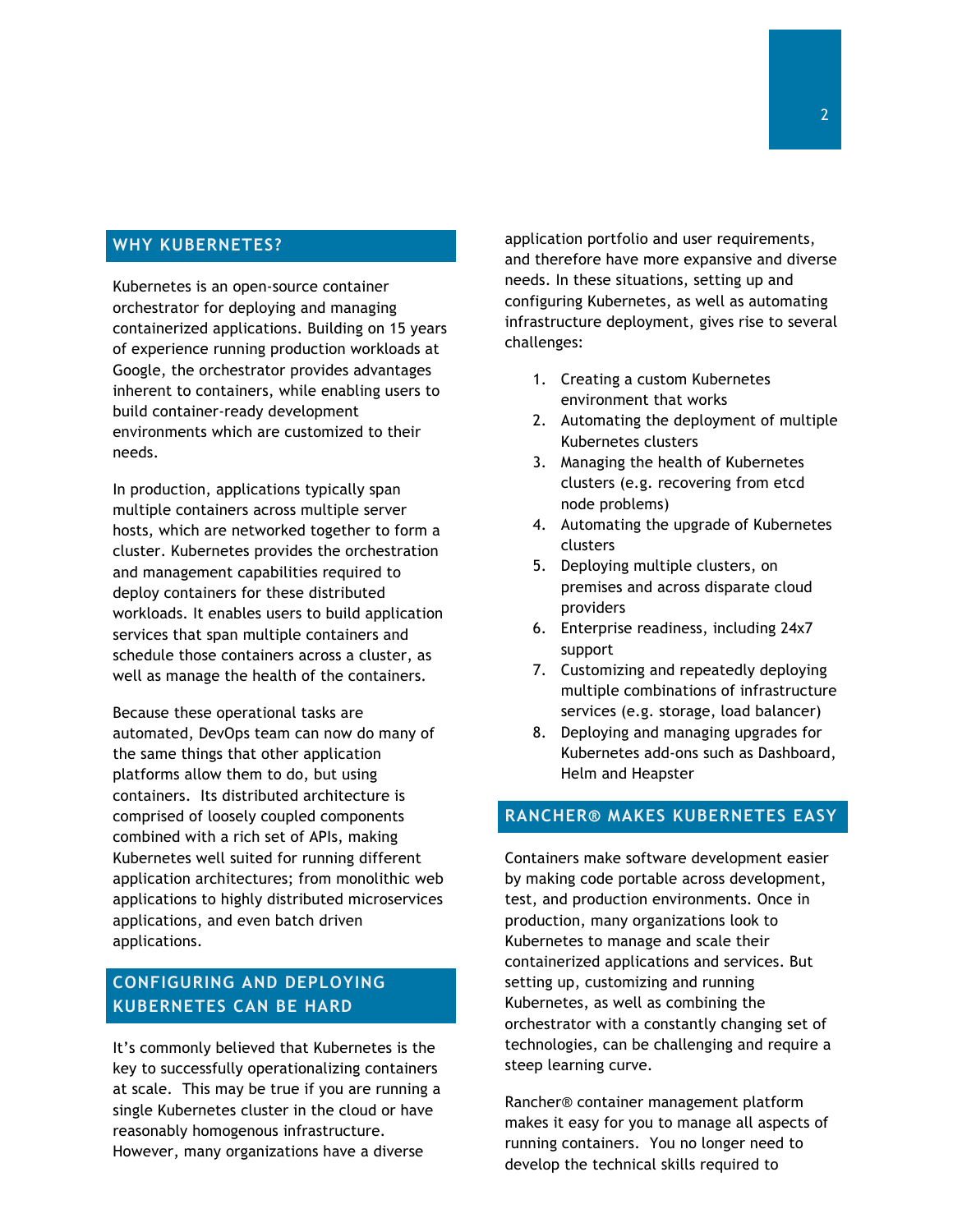integrate and maintain a complex set of open source technologies. Rancher is not a Docker orchestration tool—it is the most complete container management platform.

RANCHER INCLUDES EVERYTHING YOU NEED TO MAKE KUBERNETES WORK IN PRODUCTION ON ANY INFRASTRUCTURE, INCLUDING:

- § A certified and supported Kubernetes distribution with simplified configuration options
- § Infrastructure services including load balancers, cross-host networking, storage drivers, and security credentials management
- § Automated deployment and upgrade of Kubernetes clusters
- § Support for multiple clusters and clouds
- § Enterprise-class features such as role-based access control and 24x7 support

# CERTIFIED AND SUPPORTED KUBERNETES DISTRIBUTION

The certified and supported Kubernetes distribution included with Rancher makes it easy for you to take advantage of proven, stable Kubernetes features. To ensure a consistent experience across all public and private cloud environments, users can leverage Rancher software to manage underlying containers, execute commands, and fetch logs.

Depending on users' needs, Kubernetes clusters can be configured in several deployment modes, including standalone, resilient overlapping planes and resilient separated planes. In addition, they can

leverage the highly customizable Rancher load balancer services to route host network traffic to Kubernetes services and pods.



# CUSTOMIZABLE INFRASTRUCTURE **SERVICES**

Rancher container management platform makes it easy to define and save different combinations of networking, storage and load balancer drivers as environments. This enables users to repeatedly deploy consistent implementations across any infrastructure, whether it is public cloud, private cloud, a virtualized cluster, or bare-metal servers.

The services integrated with Rancher include:

- Ingress controller with multiple load balancer implementations (HAproxy, traefik, etc.)
- Cross-host networking drivers for IPSEC and VXLAN
- Storage drivers
- Certificate and security credentials management
- Private registry credential management
- DNS service which is a drop-in replacement for SkyDNS
- Highly customizable load balancer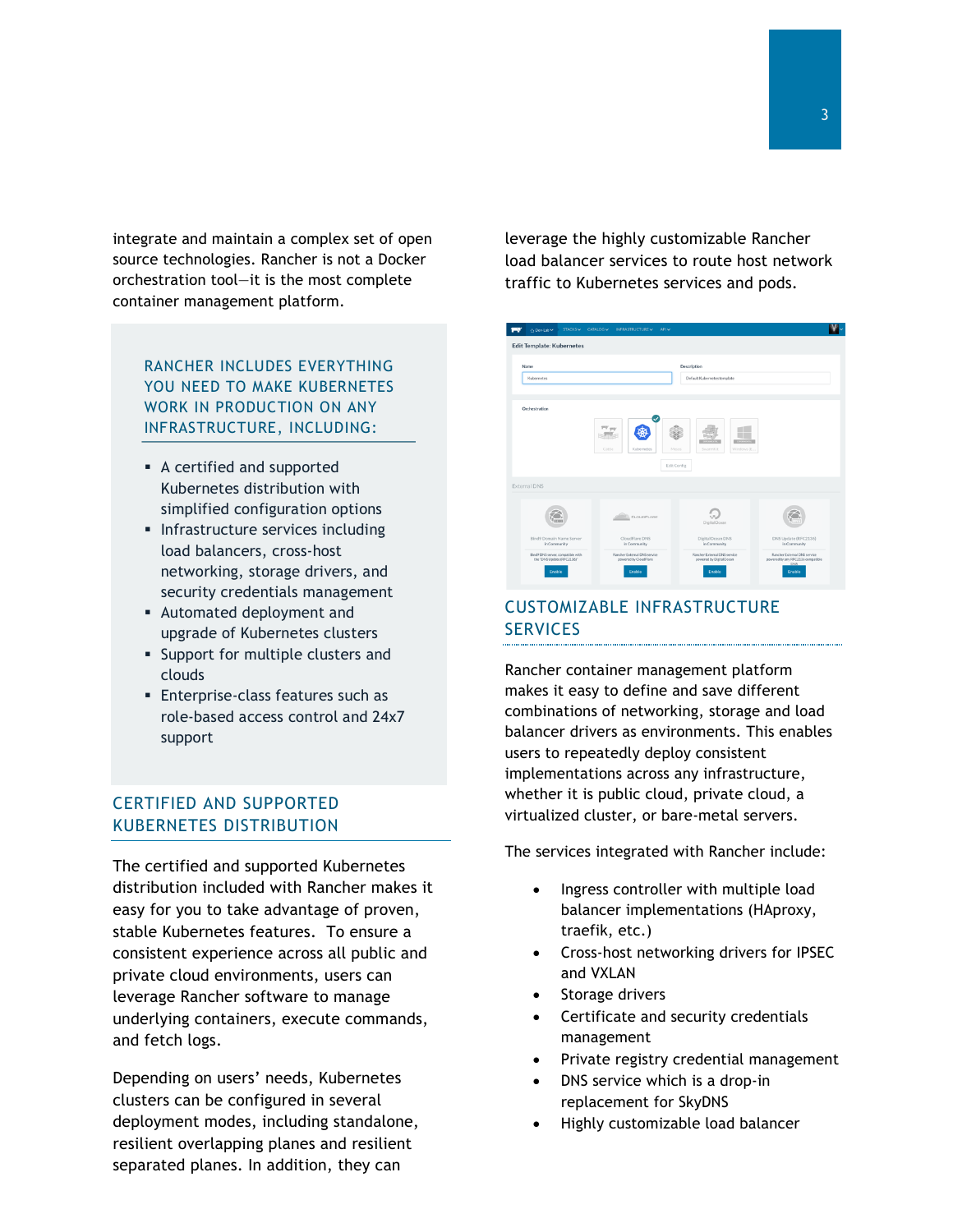If you chose to deploy an ingress controller on native Kubernetes, each provider would have its own code base and set of configuration values. However, Rancher load balancer has a high level of customization to meet user needs. The Rancher ingress controller provides the flexibility to select your load balancer of choice—including HAproxy, Traefik, and nginx while the configuration interface remains the same. Rancher also provides the ability to scale the load balancer, customize load balancer source ports, and schedule the load balancer on a specific set of hosts.

#### AUTOMATED DEPLOYMENT AND UPGRADES

Using Rancher, Kubernetes can be launched in a matter of minutes. You can easily stay up-todate with a stable Kubernetes release as well as adopt upstream bug fixes in a timely manner, and should never again be stuck with old, outdated and proprietary technologies.

The Kubernetes Dashboard can be automatically started via Rancher, and made available for each Kubernetes environment. Helm is automatically made available for each Kubernetes environment as well, and a convenient Helm client is included in the outof-the-box kubectl shell console.

### MULTI-CLUSTER, MULTI-CLOUD **DEPLOYMENTS**

Rancher makes it possible to run multi-node, multi-cloud clusters, and even deploy stateful applications. With Rancher, Kubernetes clusters can span multiple resource pools and clouds. All hosts that are added using Docker Machine drivers or via manual agent registration will automatically be added to the Kubernetes cluster.

Users can create multiple Kubernetes clusters using pluggable infrastructure services, which are easily and repeatedly deployed as Rancher environments. Access rights to each of these environments are managed through role-based access control (RBAC). The Rancher user interface provides complete visibility into all hosts, the containers running in those hosts, and their overall status.

#### ENTERPRISE- AND PRODUCTION-READY

Rancher makes it easy to adopt open source Kubernetes while complying with corporate security and availability standards. It provides enterprise readiness via a secure, multi-tenant environment, isolating resources within clusters and ensuring separation of controls. A private registry can be configured, which is used by Kubernetes and is tightly coupled to the underlying cluster (e.g. Google Cloud Platform registry can be used only in a GCP cluster).

Features such as role-based access control, integration with LDAP and active directories, detailed audit logs, high-availability management server, metering (via Heapster), and encrypted networking are available out of the box. Enterprise-grade 24x7x365 support provides the confidence to deploy Kubernetes and Rancher in production at any scale.

#### **BEYOND CONTAINER ORCHESTRATION**

Kubernetes is maturing into a stable platform. It has strong adoption and ecosystem growth. However, it's important not to lose sight that the end goal for container adoption is to make it easier and more efficient for developers to create applications and for operations to manage them. Application deployment and management requires more than just orchestration. For example, services such as load balancers and DNS are required to run the applications.